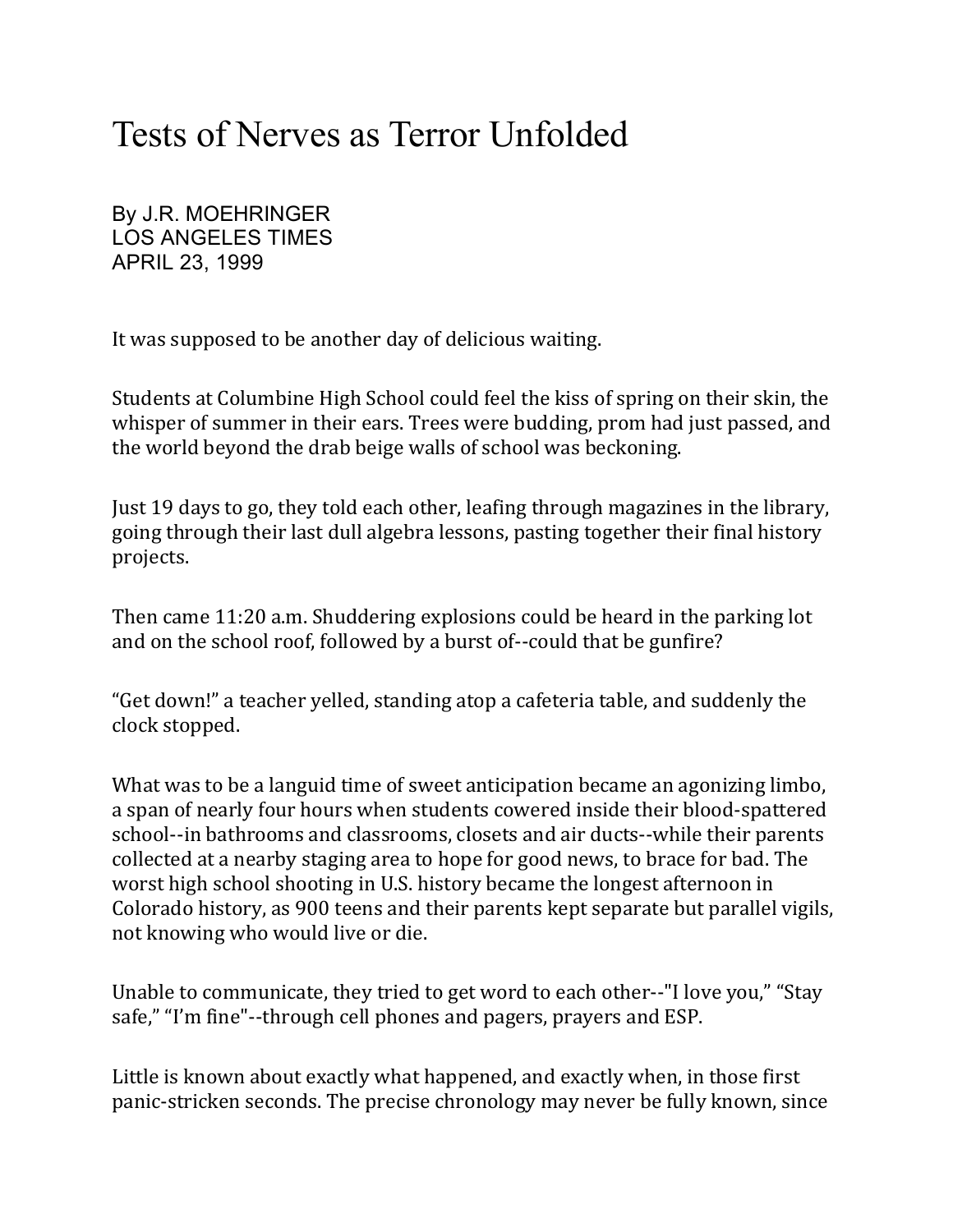both gunmen are dead from self-inflicted wounds to the head and the survivors' memories already are blurring and running together, some beginning to think they saw things they actually heard about on TV.

What will always be grimly certain is that two masked boys in black cowboy dusters--17-year-old Dylan Bennet Klebold and 18-year-old Eric Davis Harris, who'd worked before in a tight little criminal tandem, breaking into a van last year--set off homemade bombs outside the school about 11:20 a.m., then gunned down two students and left them to die in the dry brown grass.

They then strolled calmly through the main student entrance, guns blazing, muttering the word "revenge." They were seniors out to settle scores, they said, getting even with those who'd spurned them for years.

"We've waited our whole lives for this!" they shouted.

Much has been made of the fact that the shooting spree coincided with the 110th anniversary of Hitler's birth, because both teen gunmen were entranced by swastikas and Nazis. But the assault also came three days after the prom, when a pair of such isolated outcasts would have felt more outcast than ever.

At 11:25 a.m., a cafeteria worker dialed 911 to say something awful was happening at Columbine. Meanwhile, a sheriff's deputy who stood guard every day at the front door already knew. He sprinted toward the explosions and came face to face with one of the gunmen. Briefly, they exchanged fire, each missing the other, before the deputy retreated and waited for reinforcements.

Minutes later, at 11:30, the first police officers on the scene did the same. They fired a few shots at the teens, then fell back, followed by SWAT teams, who also waited.

In time, many would wonder about the wait. Why did an hour pass between the first gunfire and the SWAT team's descent on the school? Why did five hours pass between the first explosions and the SWAT team's "all clear."

"My concern is that my dad was left there, was still alive and was not helped," says Angie Sanders, daughter of teacher William "Dave" Sanders, who suffered a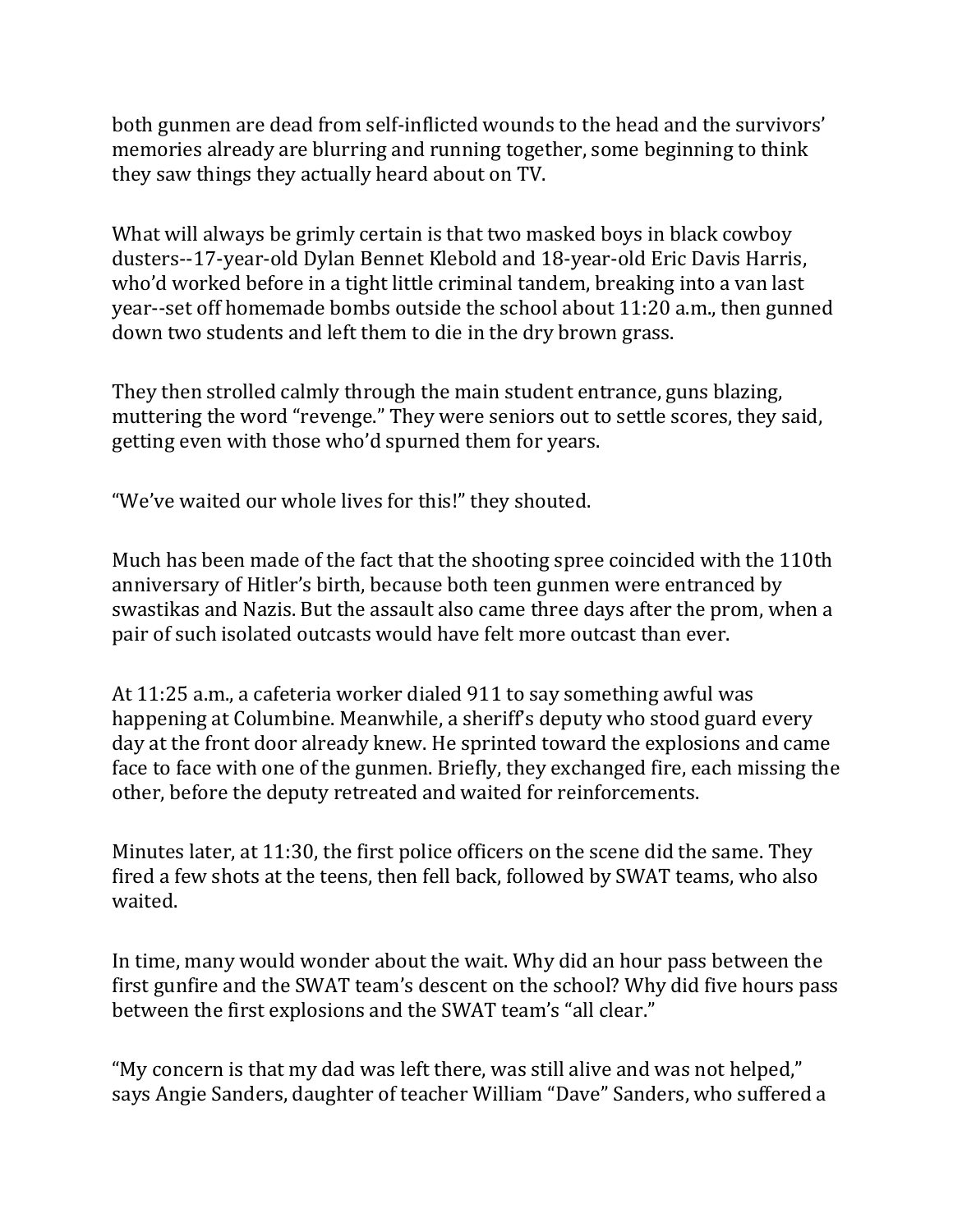chest wound minutes after the assault began and didn't die until minutes after it all ended.

"To watch more than 200 heavily armed SWAT team and other police officers in body armor, standing around discussing strategy, while hundreds of children were trapped inside, was painful," wrote Cecil Rigsby, a Denver man, his letter printed with others like it in a local newspaper. "Where were the heroes? How many people bled to death while the police waited to act?"

So far, the police haven't defended their response in detail. A sheriff's spokesman will say only that extreme caution was called for, with so many bombs involved and with suspects looking so much like victims.

## **Science Closet Offered Refuge**

Jessica Arzola, a soft-voiced 15-year-old sophomore with jet black hair and a light dusting of freckles, was just biting into a slice of pizza when her high school turned into hell.

She wasn't among those who thought the seniors were staging a prank or fireworks were going off. She could tell by the vast wave of human panic that something unspeakable was coming her way.

"I heard this roar," she says, "kids yelling and running, then pop-pop-pop, poppop-pop, and I ran into the first door I saw."

Luckily, the door led to a dark science closet filled with microscopes and other equipment. There, she and a dozen students would spend the next three hours, hiding, hugging their knees and hyperventilating. As Jessica took cover, her mother was returning from getting her hair cut. Sue Arzola was driving along, telling herself she really needed to go to the car wash today, no ifs, ands or buts. She turned down a street near the school and saw flashing lights.

Oh God, she thought.

By now, the first paramedics were arriving, and the first firefighters, and reporters, and helicopters, and neighbors, and onlookers, and six SWAT teams,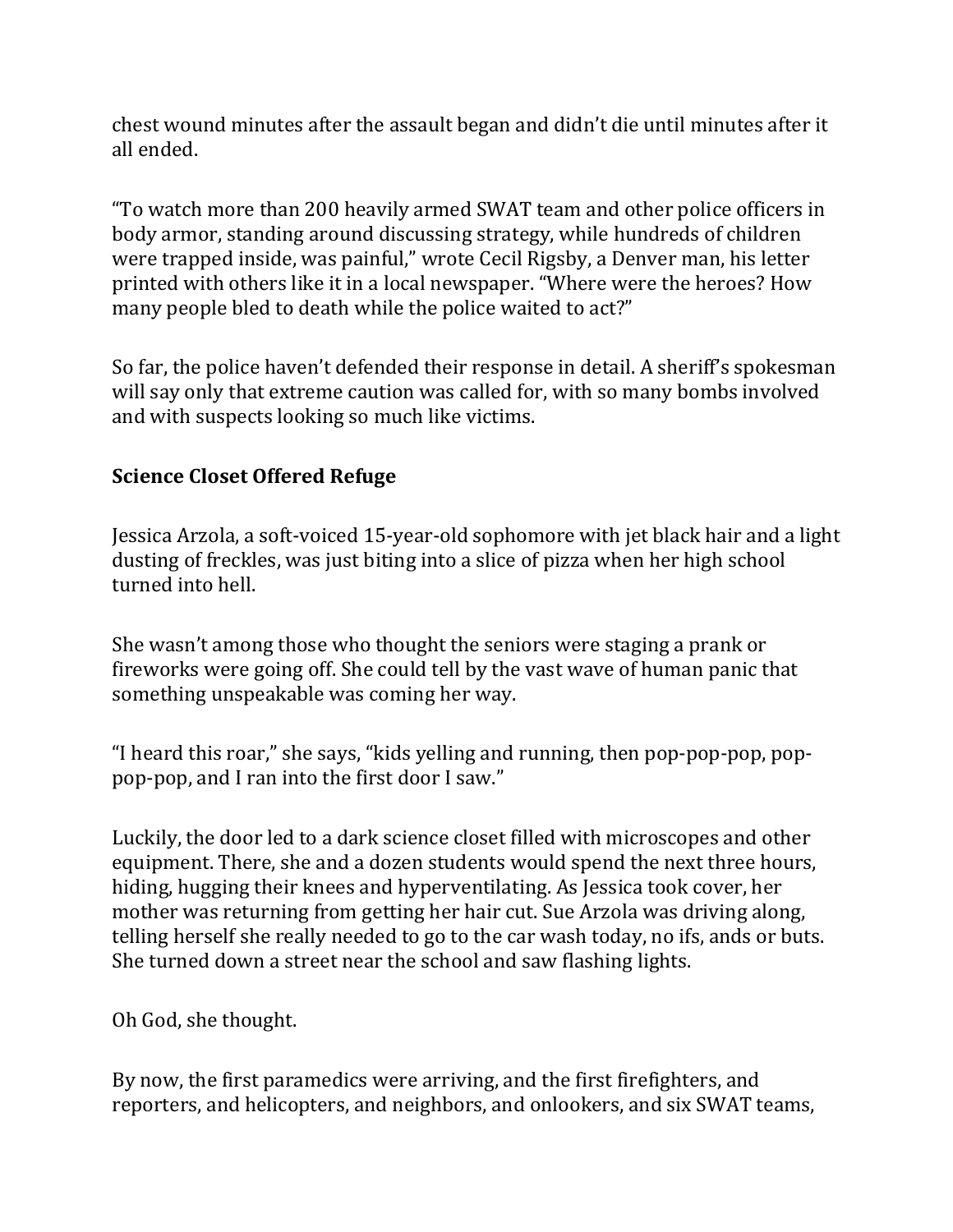which were beginning to find bombs sprinkled about the campus. Someone official-looking told her to head for nearby Leawood Elementary School and wait there for word of her daughter. Reluctantly, she did as she was told. Like so many parents, she resisted the impulse to run toward the school doors and rescue her child.

At the waiting area set up for parents, she joined an ever-growing throng, many parents already sobbing, already fearing the worst. She made friends with some who would get good news, along with her. She met others who would hear the worst news of all, who would be quietly taken aside by police and asked for their children's dental records.

Somehow, Arzola knew her daughter was safe. She knew Jessica would be lucky enough to find a good hiding place. But, as time wore on, she also feared that Jessica might suffer a panic attack, might dart out into the line of fire.

So mother sent daughter a telepathic message: Stay calm, sweetheart. Everything will be OK.

Jessica felt like she got the message.

"I was in shock at first, crying, shaking," she says. "Then I stopped. Suddenly. And just calmed down."

Tyler Berch, a blond 16-year-old sophomore who looks as though he was just scissored from an Abercrombie & Fitch catalog, was sitting near Jessica in the cafeteria when the school halls began to fill with smoke and searing heat from the bombs. A teacher ran by. Schoolmates ran by, some making the sign of a gun with their fingers. Bullets were whizzing off lockers, shrapnel was flying.

"Get down," someone was screaming, probably Sanders.

Berch got down, then out.

"I let my friends go first," he says, "and then I went. A girl fell in front of me. I was going up the stairs and I heard nine shots from a semiautomatic rifle, and then a dull boom of a shotgun."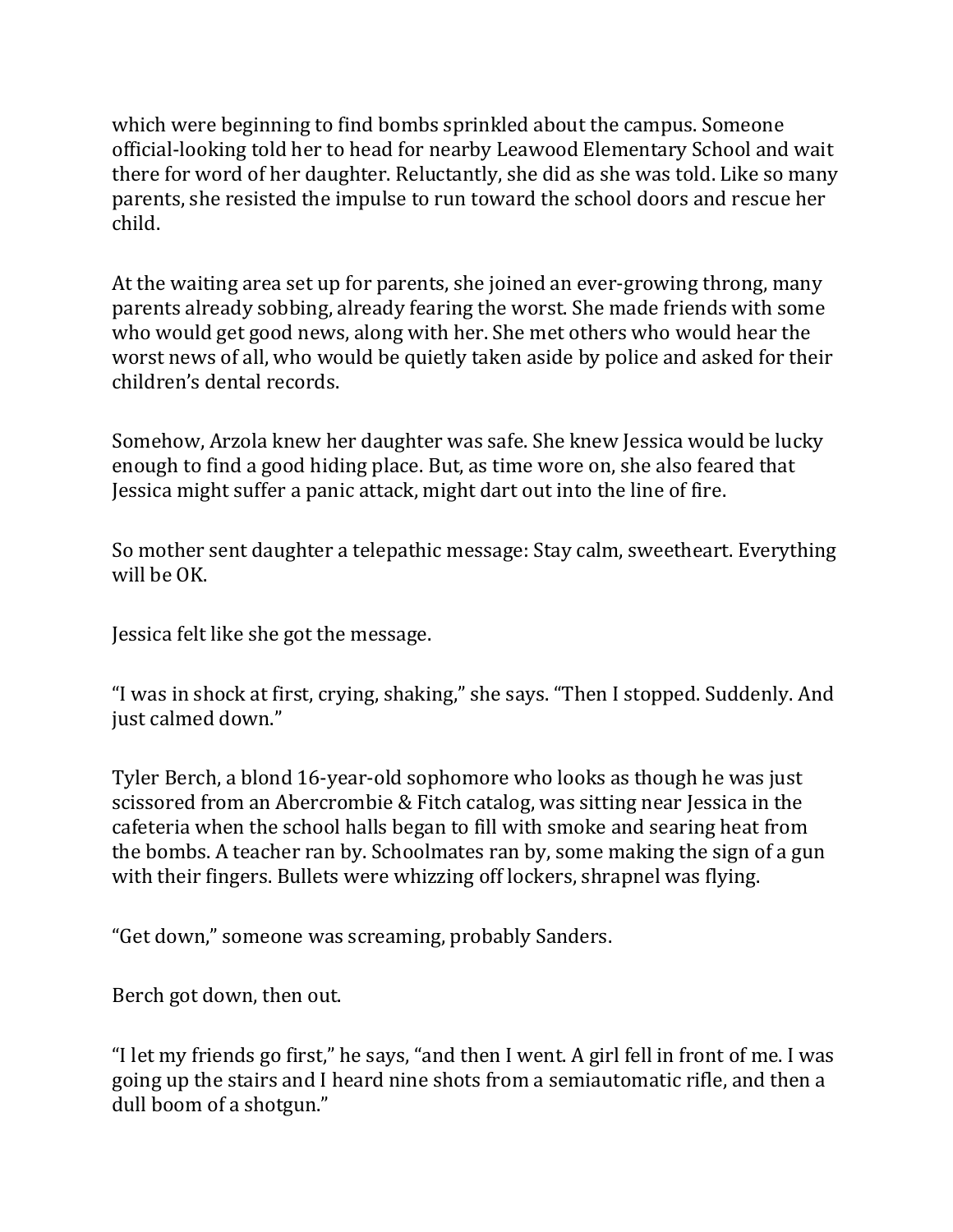Unlike so many students, Berch didn't turn to see the gunmen, who now were methodically mowing down every schoolmate in their path, injuring in those few minutes most of the two dozen students and teachers who would be sent to local hospitals. Berch kept running, then ducked into an upstairs science classroom, where he dove behind a desk just as the door to the room was obliterated by a bomb, or a shotgun, he didn't know.

A group of teachers then led Berch into an adjacent science lab, along with a group of other students. Scrunched together, trying to stay calm, Berch and the others heard bombs, gunfire, screaming, for half an hour. Also, he says, the fire alarm kept up a constant droning--"boing, boing, boing"--that made everything spookier.

When a pipe bomb came flying through the shattered window of the classroom, igniting a fire, one of the teachers grabbed a fire extinguisher and quickly doused the flames. Then, Berch and those trapped with him plotted what they would do if the gunmen stormed the door. They decided to fight back with what was at hand: combustible solutions and acids, chemicals with which they could scald or burn any intruders. So for the next few hours, they prepared to mix various volatile concoctions, readying a counterattack.

It was about then, as his son was getting a chemistry lesson he'd never forget, that Berch's father landed in Salt Lake City on a business trip. As he stepped off the plane, airport TVs were broadcasting the gruesome scenes from Colorado. Berch's father peered at the TVs, saw that the scenes were from his son's high school, "and five minutes later he was on a plane back to Denver," Berch says, his voice choked with pride.

#### **Resembled Scene From Video Game**

It was about 11:45 when the gunmen split up, one staying in the cafeteria, one walking upstairs to the library, where all but three of the 13 who died in the assault would later be found.

By now, the gunmen were giddy with blood-lust, making a sport of who would live and who would die. One asked a girl if she believed in God. When she said yes, he shot her. One asked a girl to beg for her life. When she did, he shot the girl kneeling beside her. One paused over a victim, exulting at the sight of his exposed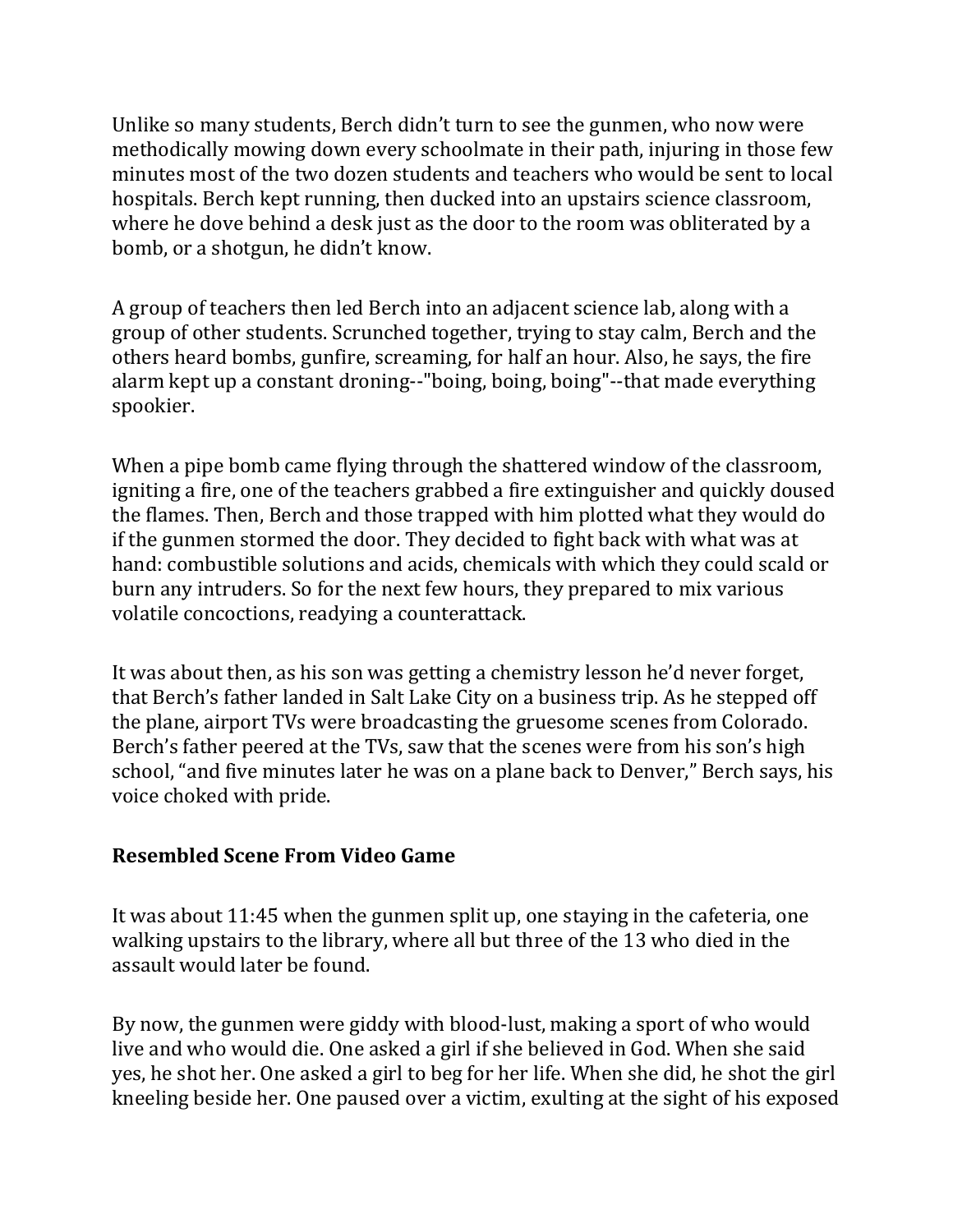brain. One asked a victim shot several times if he was still breathing, then shot him again. With each kill, the teens cackled and shouted as though playing one of the morbid video games they loved.

Just before noon, they reunited in the library, and it may have been then that they announced they were hunting blacks and jocks, which is why Landon Jones, the hulking star fullback of the Columbine Rebels football team, feels so grateful to have left the library around 11 a.m.

They don't come any jockier than Jones, who also stars on the basketball and baseball teams. There was no way, he says, the gunmen would have let him live.

He only left the library because he needed supplies to finish his history project. His friend Corey DePooter might have come along, but DePooter was done with his project, so he decided to stay put, hang out in the library.

See ya round, they told each other.

By the time Jones returned to the school, smoke was curling from the building, blood and water were seeping under the doors, and gunfire was crackling like thunder in the nearby Rockies. Later, Jones learned that his football coach, caught in the open field beside the school, was taking cover behind a toolshed. There, the coach found a boy "whimpering," Jones says, "with a hole in his knee and a bullet in his cheek."

"It seemed like a movie," Jones says, "all action-packed."

By the stroke of noon, he believes, his friend DePooter was either dead or moments away from dying.

As all Littleton schools went into "lockdown," police called for still more ammo. Semiautomatic weapons could still be heard rippling through the halls of the school, shattering glass windows, and occasionally the gunmen would come to the windows and fire at students trying to flee. They hit at least one.

Brett Kostalnick couldn't find anywhere to hide, so he crawled into the ceiling, into an air duct, and scurried along like a mouse from room to room, poking his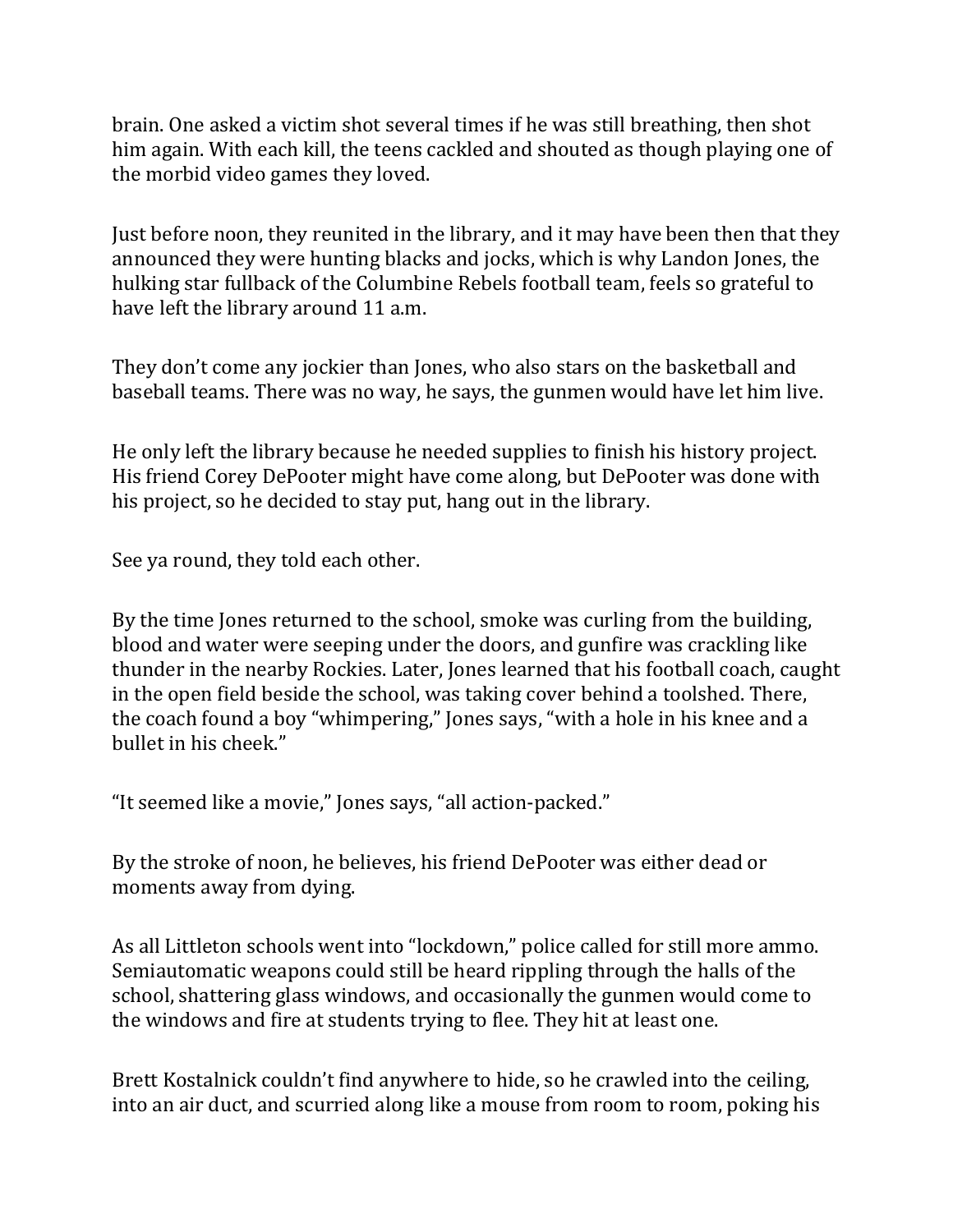head through the ceiling tiles occasionally and telling whomever he found, in various classrooms and closets, about safe routes of escape.

By 12:30 p.m., the first SWAT team was inside the school, beginning a slow, painstaking sweep, searching every backpack, every desk, every corner, looking for more bombs. They suspected the whole school was booby-trapped, and they weren't completely wrong. More than 30 bombs were found, some weighing up to 20 pounds.

Outside, police also found three friends of the gunmen, wearing black coats and combat fatigues, creeping toward the school in a nearby field. The police arrested all three, then later released them but held out the possibility that accomplices were involved in planning the assault.

## **Students Urged to Stay Off Phones**

Most students say the explosions and gunfire stopped around 12:30. An eerie calm then set in, only to be replaced by a new sound: pagers chirping all over the place as parents tried frantically to locate their children.

Some teens had phones with them, which they used to call parents, to say they were scared but safe. TV stations urged any students who might somehow be watching to stay off the phones rather than risk alerting the killers to their whereabouts.

As the first SWAT team began its sweep of the building, Klebold's father called police, saying he had a sinking feeling his son was involved. He offered to go to the scene to try to communicate with the teen. But police said they'd had no contact with Klebold and didn't need the father's help.

By 2:30 p.m., SWAT teams began freeing large groups of students. In single file, they began liberating different hiding places, sending teens streaming from different exits, hands over their heads, into the waiting arms of police officers, who frisked and questioned them, fearing the gunmen might try to blend in with the victims.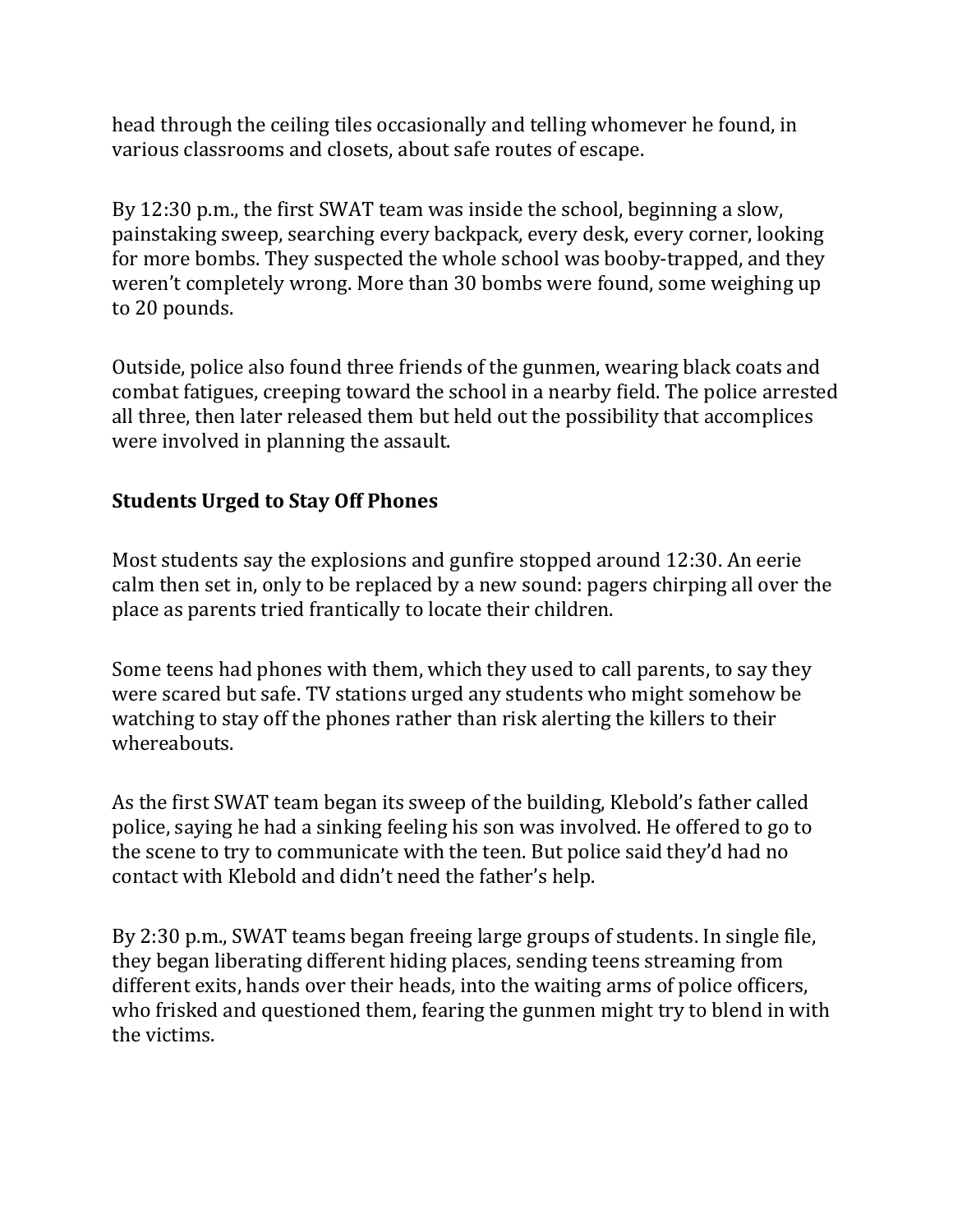But it seems likely, the police now say, that the suspects were long dead by then. Both died in the library of self-inflicted gunshot wounds; one to the temple, the other to the back of the head.

By 3 p.m., a caravan of yellow school buses was headed toward Leawood to deliver their precious cargo safely to frantic parents. But as the afternoon grew longer, each joyous reunion had its grim twin: the devastated face of a parent waiting in vain for her child to step off the bus, or waiting in vain for his child to appear on a list of known survivors.

"He's not here," a mother cried, holding a trembling hand to her mouth, scouring a list of names. "He's not here."

It wasn't until 3:30 that SWAT teams entered the library, a room of bloodspattered books and teens hunched in the fetal position, most shot executionstyle. Within the schoolwide horror, this was the gruesome core, and doctors called in to examine and identify the dead would be unable to speak about it calmly in the days ahead.

By 4 p.m., the Sheriff's Department was saying that 25 or more were dead, a number inexplicably off by 10.

Half an hour later, at 4:30, a SWAT team declared the building safe.

But because of the possibility that other students helped plan the attack, that accomplices might soon be arrested, the school was treated as a massive crime scene, and an exhaustive investigation was launched. Photographs were taken, videos were made, bullet holes and casings were marked, evidence was collected in countless plastic bags. Through the long night, as a dwindling number of parents continued their vigil at Leawood, the 15 dead remained unmoved.

For friends and family of the 13 dead victims, the limbo that began Tuesday would continue overnight, and through the next morning, and long into the next night, and would end, finally, late Wednesday, when the bodies were removed.

But by then, a lifelong limbo of grief was only just beginning.